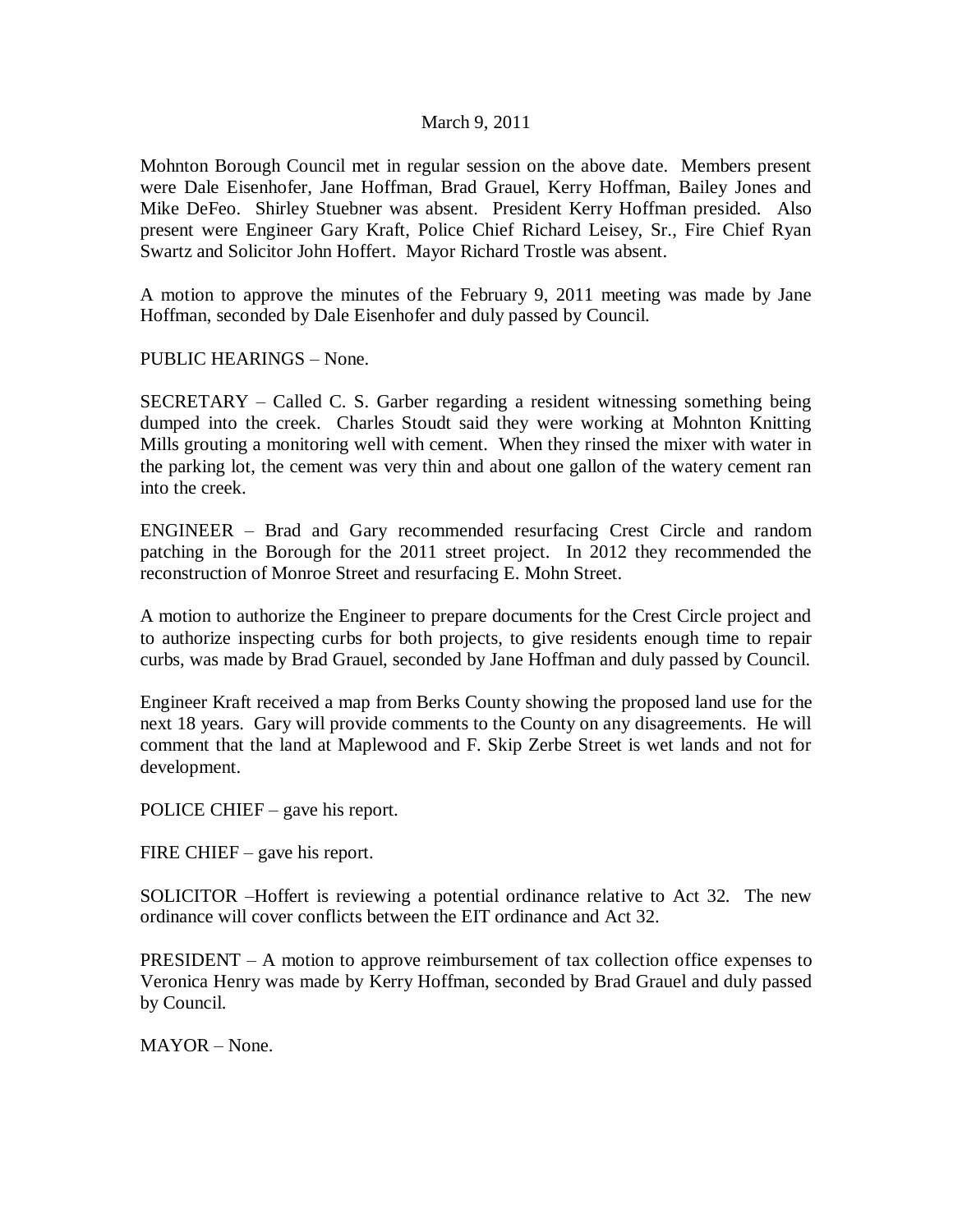March 9, 2011

## COMMITTEE REPORTS

FINANCE – read receipts and expenses.

BUILDING & ZONING & FIRE & WATER - None.

RECREATION – Jane Hoffman said we will advertise for playground leaders and interview in April.

GRANTS & ACQUISITIONS & COMMUNITY DEVELOPMENT – Bailey is working on applying for a second grant, of about \$20,070.00, to cover the dump truck. That would leave a balance of about \$12,000.00 in the fund for recycling.

HEALTH & SANITATION – A motion to put a lien on 609 Maplewood Avenue for delinquent sewer bills and trash was made by Mike DeFeo, seconded by Brad Grauel and duly passed by Council.

A representative from Park Terrace asked if they could dump truck loads of branches in our dumpster. Council agreed that property is considered commercial and the dumpster is for residential properties.

Mike reminded Council that after January 1, 2012, no electronics will be allowed in the trash.

Solicitor Hoffert will send a letter to 531 W. Madison Street reminding them of their obligation to make yearly payments to the Borough for the installation of the sewer line.

Solicitor Hoffert will send a letter to 449 N. Church Street reminding them that they must install a sewer meter outside so it can be read on a timely basis.

Mike reported that there seems to be a lot of trash going in the metal dumpster.

POLICE & PERSONNEL – None.

UNFINISHSED BUSINESS – Kerry Hoffman reported he would like to have bids for the new roof next month.

NEW BUSINESS – None.

A motion to accept the Treasurer's Report and to authorize payment of all bills was made by Dale Eisenhofer, seconded by Jane Hoffman and duly passed by Council.